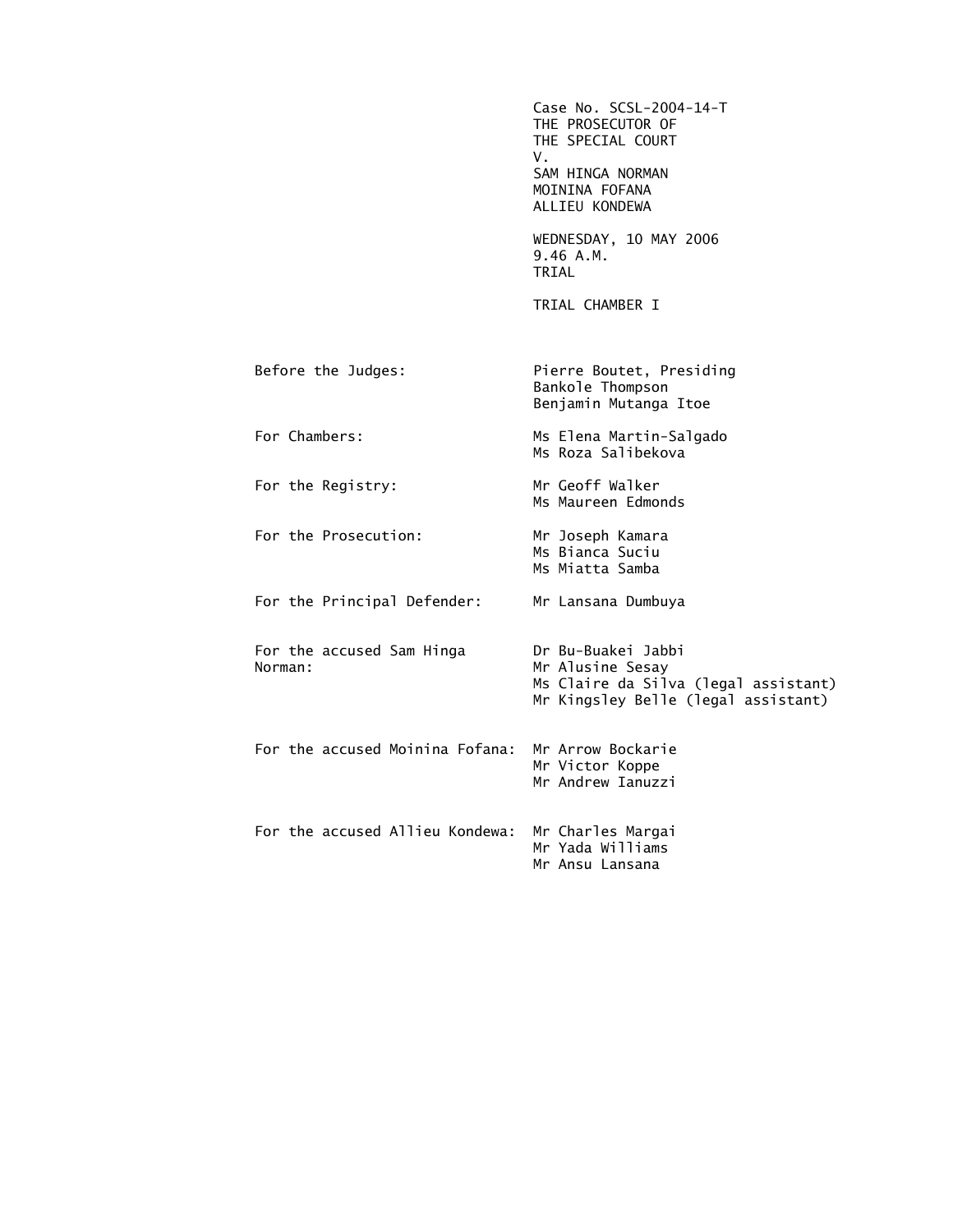1 [CDF10MAY06A - SV] 2 Wednesday, 10 May 2006 3 [Open session] 4 **A EXECUSE [The accused present]**  09:46:09 5 [Upon commencing at 9.46 a.m.] 6 PRESIDING JUDGE: Good morning, counsel. Dr Jabbi, when we 7 adjourned yesterday you were asked to review the statement that 8 the witness had given to you or your team, and this is witness 9 Bobor Brima. He's still in the witness stand but he's been 09:48:06 10 retained outside the courtroom for now. So to determine and to 11 assist the Court in making that decision, determine and to inform 12 the Court whether this issue of Bockarie coming out of a vehicle 13 dressed in civilian clothing and pulling a pistol to kill five or 14 seven Kamajors by shooting them in the head at that 09:48:39 15 intersection -- junction, in Koribundu, if there is any 16 information of that nature in the statement. 17 MR JABBI: Thank you, My Lord. My Lord, as I said 18 yesterday, there is no specific mention of Bockarie as an 19 individual doing a particular act. However, there is ample 09:49:17 20 statement about the atrocities of soldiers and rebels and, in 21 particular, the shooting of Kamajors and the disembowelling of 22 Kamajors at the Koribundu junction by soldiers and rebels during 23 the attack. This is reflected in the summary. This is reflected 24 in the summary of the statement of Bobor Brima, as given in the 09:50:31 25 Norman Further Filing Following Consequential Order, that filing 26 being dated 7th April 2006. 27 PRESIDING JUDGE: Witness 7. 28 MR JABBI: Yes, My Lord, on that list. 29 PRESIDING JUDGE: Where does it say that?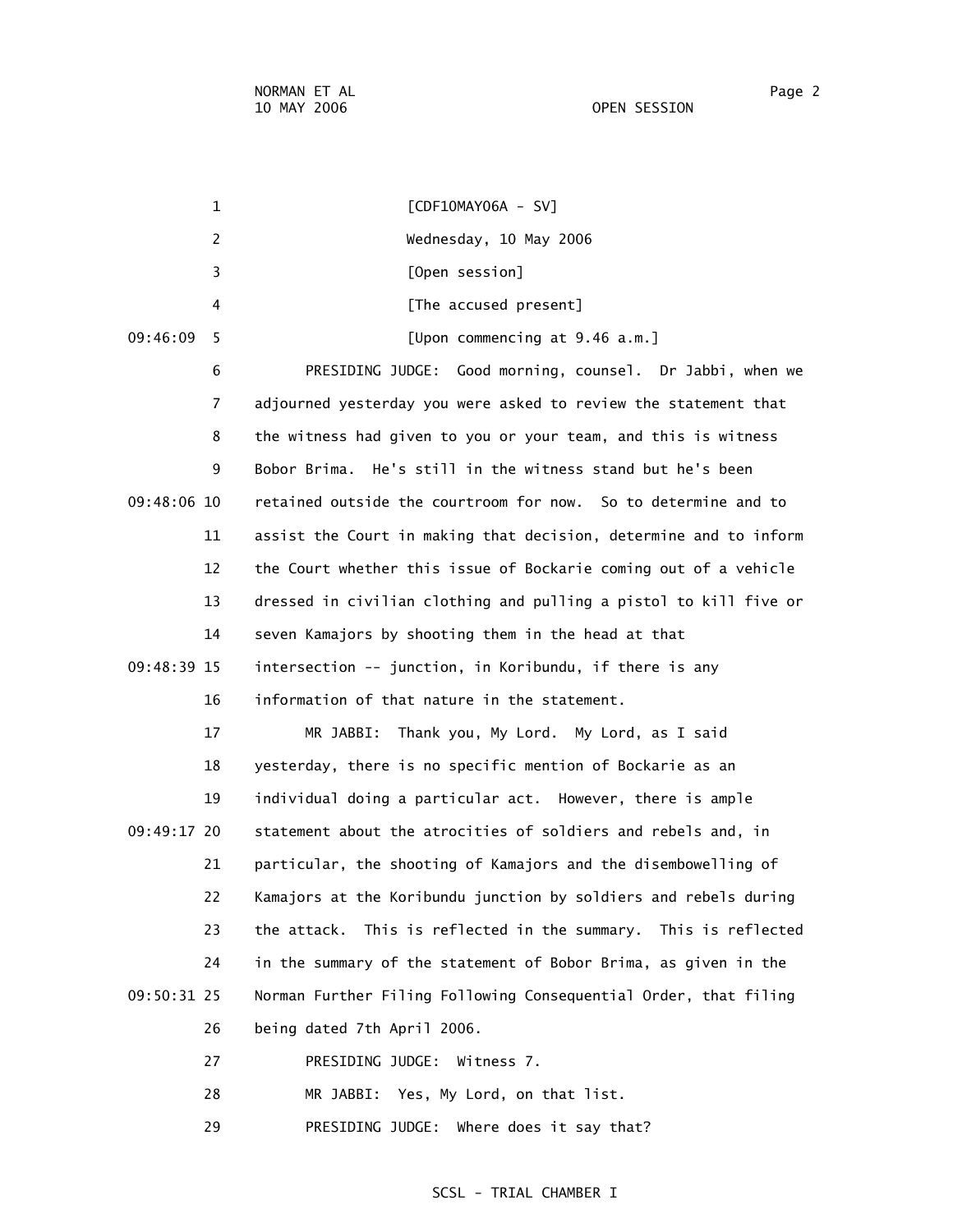| 1              | MR JABBI: Yes, I am coming to show that, My Lords.<br>Just a      |
|----------------|-------------------------------------------------------------------|
| $\overline{2}$ | minute, My Lords. My Lords, the atrocities committed by soldiers  |
| 3              | and rebels in Koribundu, including those during the attack, will  |
| 4              | be seen in the following entries in the summaries. First,         |
| 09:51:32<br>5. | general introduction of it in bullet 2. Bullet 2 is a general     |
| 6              | introduction of that topic that after the overthrow of the SLPP   |
| $\overline{7}$ | government by the soldiers in May 1997 soldiers and rebels were   |
| 8              | now working together and were based in Koribundu while Kamajors   |
| 9              | took to the bush. That is the general introduction of that.       |
| 09:51:57 10    | The next bullet, My Lords, says "The witness will testify         |
| 11             | as to how rebels" --                                              |
| 12             | THE INTERPRETER: Your Honours, learned counsel is reading         |
| 13             | very fast.                                                        |
| 14             | PRESIDING JUDGE: Dr Jabbi, please slow down the pace of           |
| 09:52:13 15    | your reading. The interpreters are unable to follow you.          |
| 16             | I'm sorry, My Lord.<br>MR JABBI:                                  |
| 17             | PRESIDING JUDGE: So could you take the second bullet?             |
| 18             | MR JABBI: Yes, My Lord. As I said, there is a general             |
| 19             | introduction of the topic of soldiers and rebels working together |
| 09:52:38 20    | at Koribundu after a certain date, when the Kamajors had to take  |
| 21             | to the bush. Then the third bullet becomes a little more          |
| 22             | specific and talks about the witness coming to testify about how  |
| 23             | rebels used to disguise themselves with Kamajor ronkos and        |
| 24             | committed atrocities so that people would blame Kamajors.         |
| 09:53:18 25    | Evidence in fact has already been given to that effect.           |
| 26             | Then even more specifically, in the next bullet dealing           |
| 27             | with the first attack: "That during the first attack by the       |
| 28             | Kamajors on soldiers and rebels in Koribundu in 1997, witness's   |
| 29             | elder sister Jatu Brima's son --"                                 |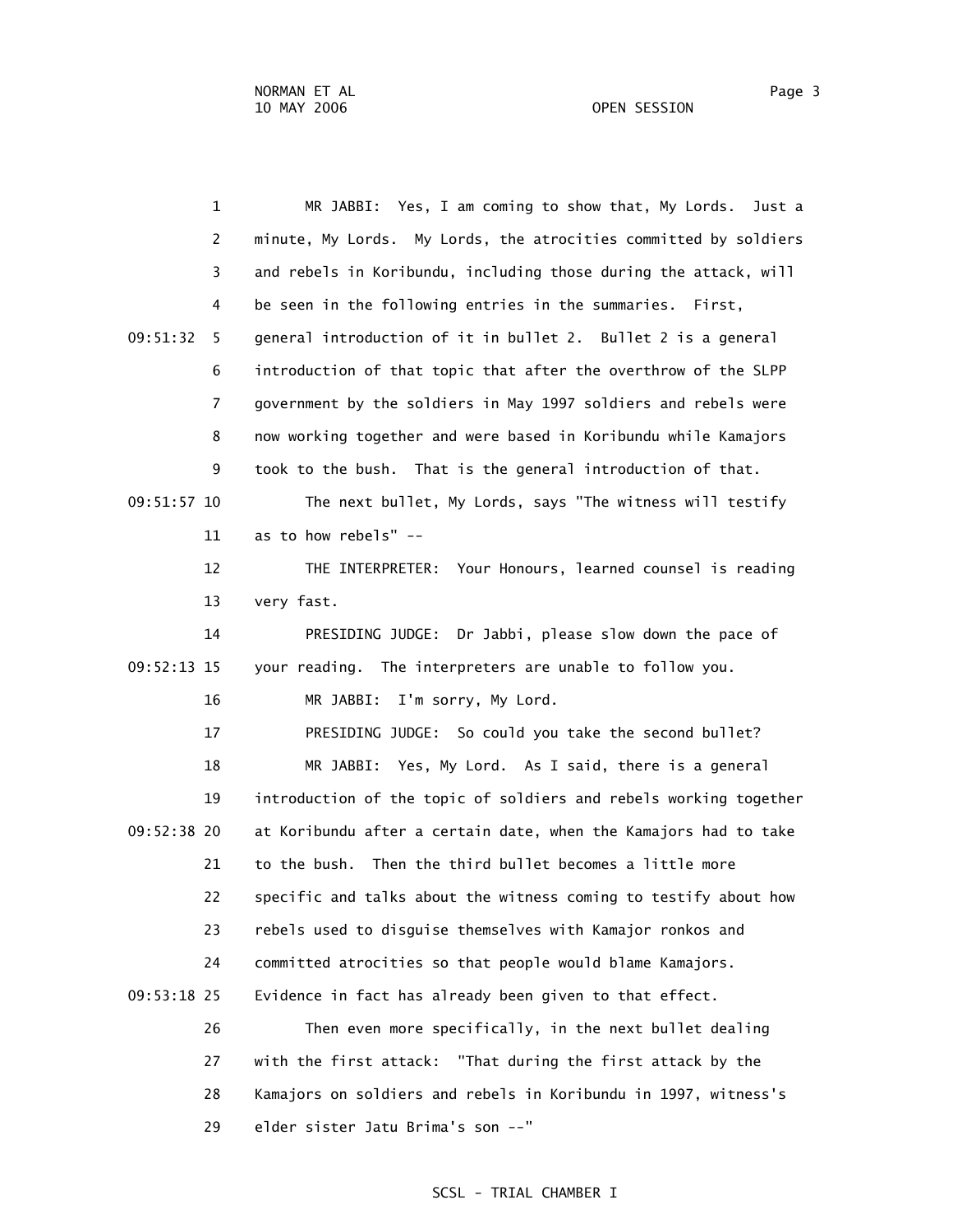1 PRESIDING JUDGE: But this is a different issue. The 2 witness has indeed testified to that. This is not in dispute. 3 Let's not get carried away. This is not the issue. 4 MR JABBI: My Lord, I have said that there is statement as 09:54:20 5 to the general atrocities. 6 PRESIDING JUDGE: We're not talking of general atrocities 7 that may have been committed. This is not the issue. You know, 8 Dr Jabbi, I asked a very specific question. The witness 9 testified as to one particular incident that had to do with 09:54:38 10 Kamajors being shot in the head at that junction. That's what 11 we're talking about. 12 MR JABBI: My Lord, if I may just continue with that 13 particular bullet. 14 PRESIDING JUDGE: But that particular bullet has nothing to 09:54:49 15 do with what we're discussing. 16 MR JABBI: My Lord, if I may just continue with it, please. 17 PRESIDING JUDGE: Go ahead. 18 MR JABBI: Thank you very much. So, first of all the, the 19 witness's sister's son who was shot by soldiers, he has given 09:55:05 20 evidence to that, that he was even disembowelled, as it were, and 21 the witness was even called to the scene. My Lord, I believe the 22 next entry is a mistake as to rebels. Where we have that "about 23 23 rebels and 2 soldiers were killed in this attack, but no 24 civilian casualties." Where you have "rebels" there, it is 09:55:46 25 Kamajors. That is -- 26 JUDGE ITOE: Are you the one changing it now, or what? 27 These are fundamental issues. When you say it's an error, what 28 do you [overlapping speakers].

29 MR JABBI: The person who did that summary made that error,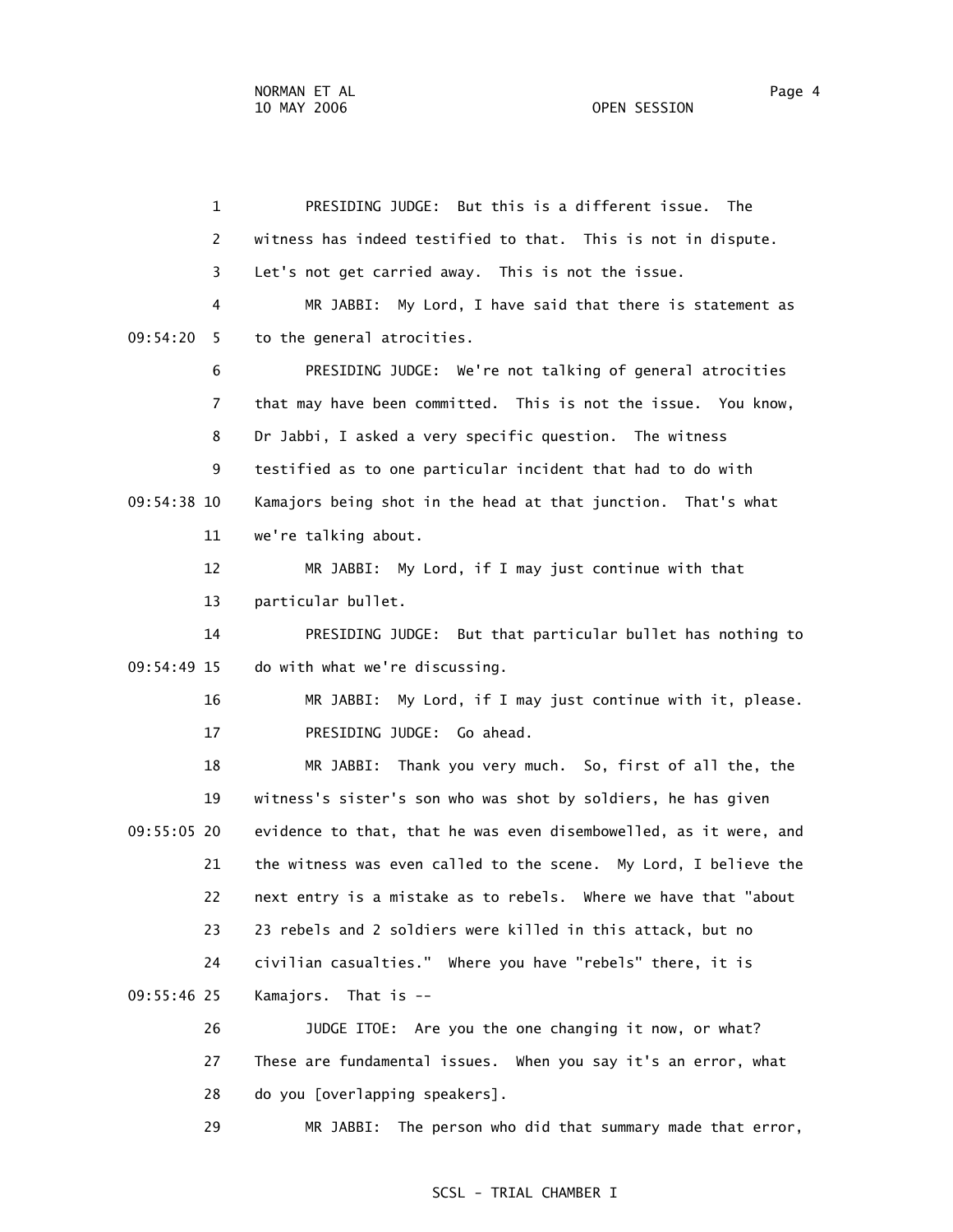1 My Lord.

|             | $\overline{2}$ | JUDGE ITOE: Who takes responsibility for the legal                |
|-------------|----------------|-------------------------------------------------------------------|
|             | 3              | consequences of such an error?                                    |
|             | 4              | MR JABBI: I can say from the bar that the statement               |
| 09:56:25    | 5              | carries 23 Kamajors, but somehow the summary has, in place of     |
|             | 6              | "Kamajors", "rebels." I say from the bar that that is the truth.  |
|             | 7              | JUDGE ITOE: I do not want to doubt you if you say he has          |
|             | 8              | said so, he has said so in his statement.                         |
|             | 9              | MR JABBI: Yes, My Lord, it is. Now, My Lord, before I             |
| 09:57:09 10 |                | talk about them generally, I will go to the third bullet after    |
|             | 11             | what I have just read. The one that begins with, "That in         |
|             | 12             | another Kamajor attack later on." "That in another Kamajor        |
|             | 13             | attack later on, many Kamajors were killed again and one civilian |
|             | 14             | was caught by a stray bullet in the crossfire."                   |
| 09:57:36 15 |                | So, My Lord, the point I am making is that notwithstanding        |
|             | 16             | that a specific name is not mentioned in respect of Mosquito,     |
|             | 17             | however, the actual atrocities of the same kind that were         |
|             | 18             | perpetrated by the rebels in Koribundu is amply given both in the |
|             | 19             | statement and in the summary. My Lords, the mentioning of a       |
| 09:58:25 20 |                | specific name, indeed even of a specific incident, within the     |
|             | 21             | nature of the general character of the atrocities mentioned is    |
|             | 22             | legitimate amplification by the witness when giving testimony.    |
|             | 23             | PRESIDING JUDGE: This is not what we want to deal with at         |
|             | 24             | this particular junction, Dr Jabbi. My question again to you,     |
| 09:58:58 25 |                | and I understand you have informed the Court that there is no     |
|             | 26             | specific reference in the statement to Mosquito --                |
|             | 27             | To Mosquito; yes, My Lord.<br>MR JABBI:                           |
|             | 28             | PRESIDING JUDGE: So we accept that. But my question is:           |

29 Is there any specific reference to the killing of five or seven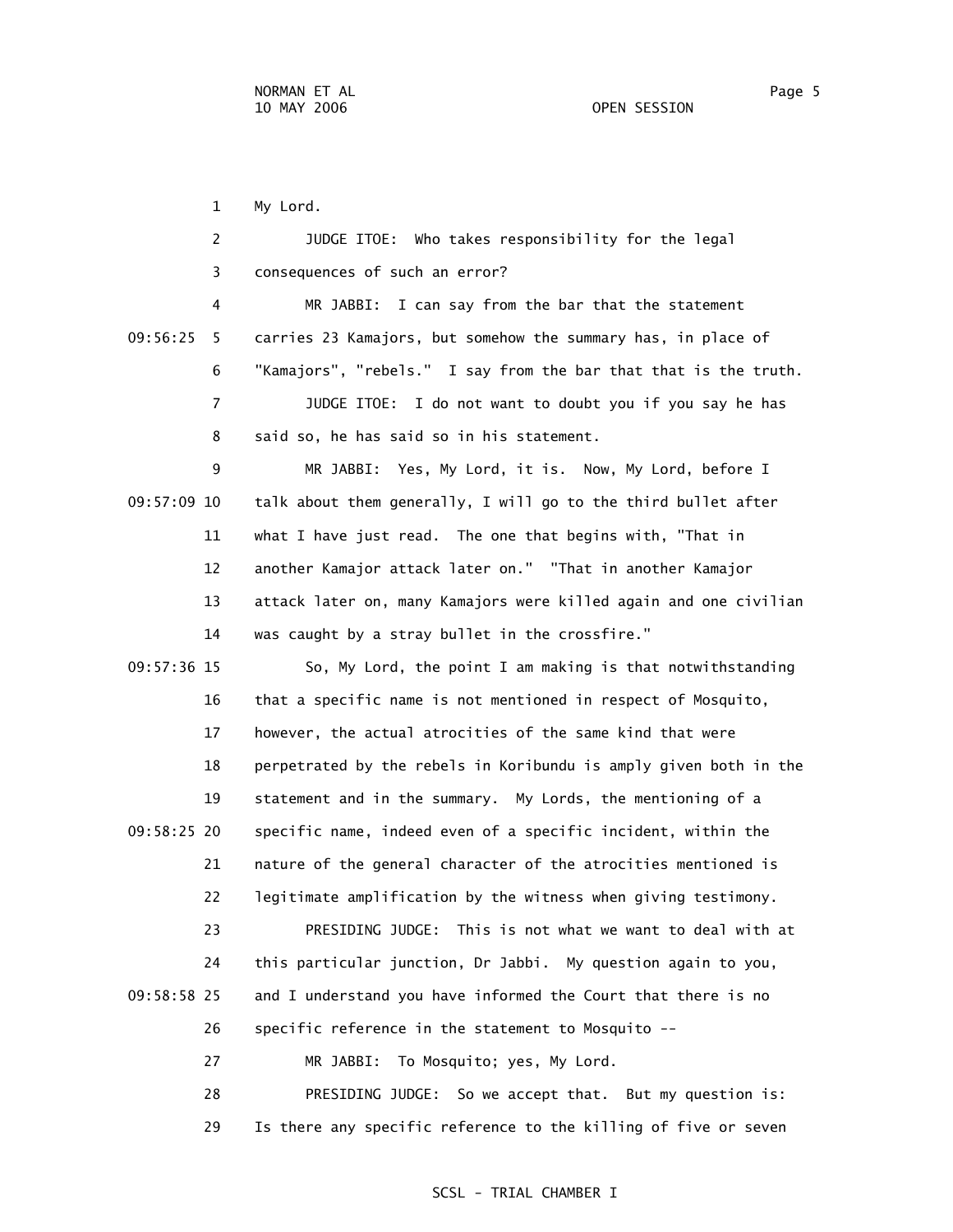1 Kamajors being shot in the head at that junction, leaving aside 2 the name of Mosquito? 3 MR JABBI: Thank you, My Lord. My Lord, I have said there 4 is specific mention of the killing of 23 Kamajors during that 09:59:38 5 incident and a mode of killing of some of them was just another 6 legitimate amplification by the witness. 7 PRESIDING JUDGE: I'm not asking you for arguments at this 8 time, Dr Jabbi. I'm just asking you if it is described and 9 mentioned in the statement. That's all I'm asking at this stage. 09:59:57 10 MR JABBI: My Lords, the specific mode of killing of some 11 of the Kamajors is not mentioned directly in the statement. 12 PRESIDING JUDGE: Is there a mention of Kamajors, five or 13 seven of them, being killed at that junction? Because that 14 witness testified as to a very specific event, as such, during 10:00:21 15 that attack, which was the killing of Kamajors, leaving aside 16 Mosquito, at that junction. 17 MR JABBI: My Lord, the witness gives a total of 23 18 Kamajors -- 19 PRESIDING JUDGE: But does not refer to -- 10:00:36 20 MR JABBI: -- killed in that encounter. 21 PRESIDING JUDGE: But does not make any reference in the 22 statement to Kamajors being killed at that junction. 23 MR JABBI: My Lord, that is what I am saying; that he does 24 in the mention of the 23 Kamajors being killed, except that he 10:00:55 25 has combined various things into a subtotal in the statement. 26 PRESIDING JUDGE: But I still don't have an answer to my 27 question. Does he refer in that statement to a junction, that 28 junction. He makes a total of 23, that's fine. But does he 29 refer that Kamajors were killed, executed, shot in the head,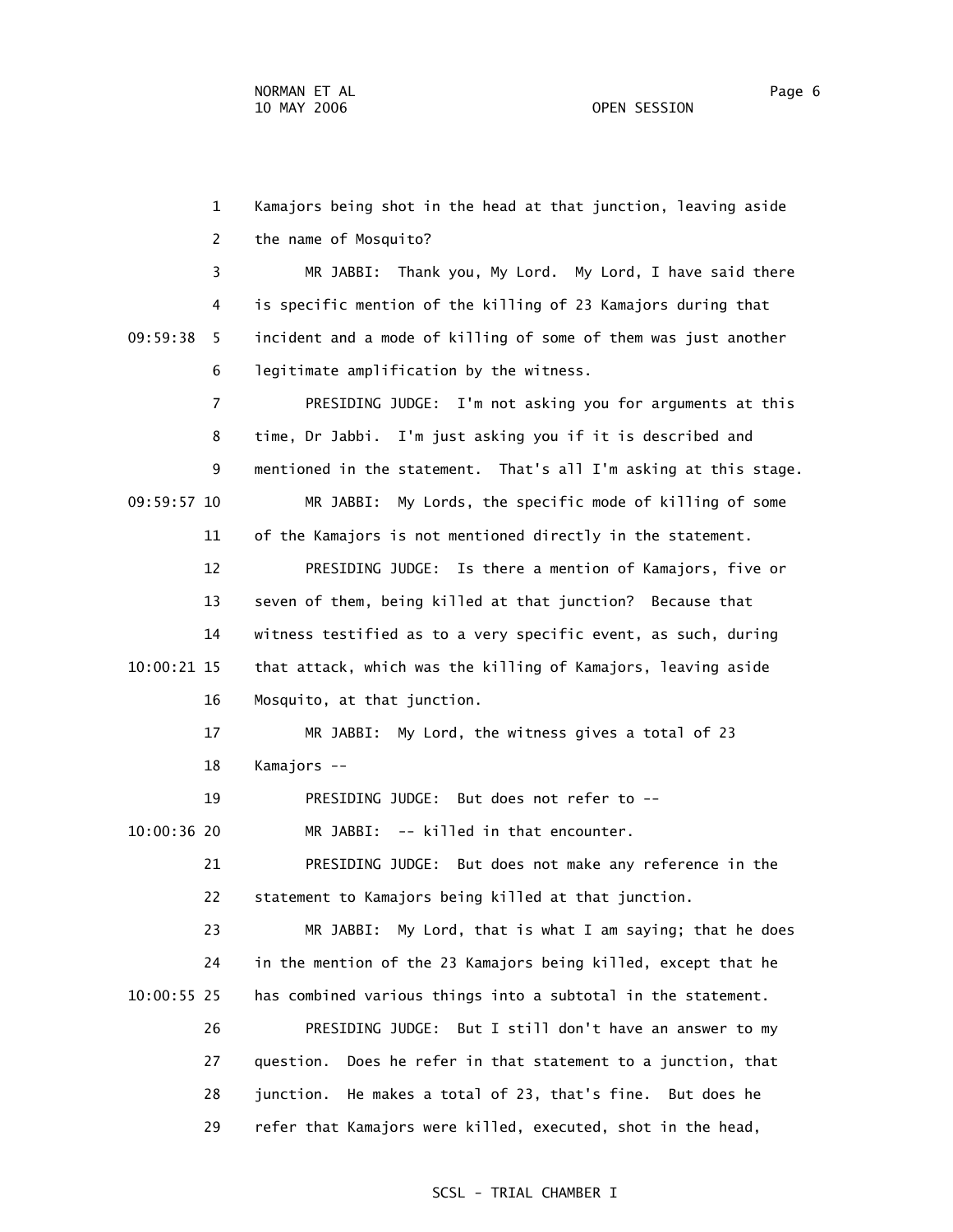1 whatever words made be used, at that junction. 2 MR JABBI: My Lord, there is no specific mention of that 3 specific incident. 4 PRESIDING JUDGE: That's fine. Thank you, Dr Jabbi. 10:01:28 5 MR JABBI: Thank you, My Lord. 6 PRESIDING JUDGE: Mr Kamara. 7 MR KAMARA: Yes, My Lord. 8 PRESIDING JUDGE: Justice Thompson had asked you to provide 9 some answers to some specific questions that he had for you. 10:02:07 10 MR KAMARA: Yes, My Lord. I understand that the learned 11 justice was asking for the prejudice that the Prosecution will 12 suffer if the statement is not made available to the Prosecution. 13 If that is so, My Lord, the Prosecution submits that the effect 14 of that episode going in and forming part of the record puts the 10:02:44 15 Prosecution in a position not to be able to effectively 16 cross-examine this witness as to his credit and that 17 cross-examination is a formidable tool for both sides to put its 18 case before the Court. To be deprived of the effective use of 19 that formidable tool makes the Prosecution powerless. 10:03:39 20 Further, also, My Lords in as much as we are prosecuting, we are 21 officers of the Court in search of the truth, and that the 22 inability to have access to that statement foreshadows the quest 23 for the truth. 24 My Lord, if I may cite the very decision of the Court 10:04:08 25 of 21st February. The very last sentence says: 26 "However, the Chamber does not rule out the possibility of 27 ordering production of Defence statements if such action 28 were appropriate to satisfy the interests of justice in the 29 future."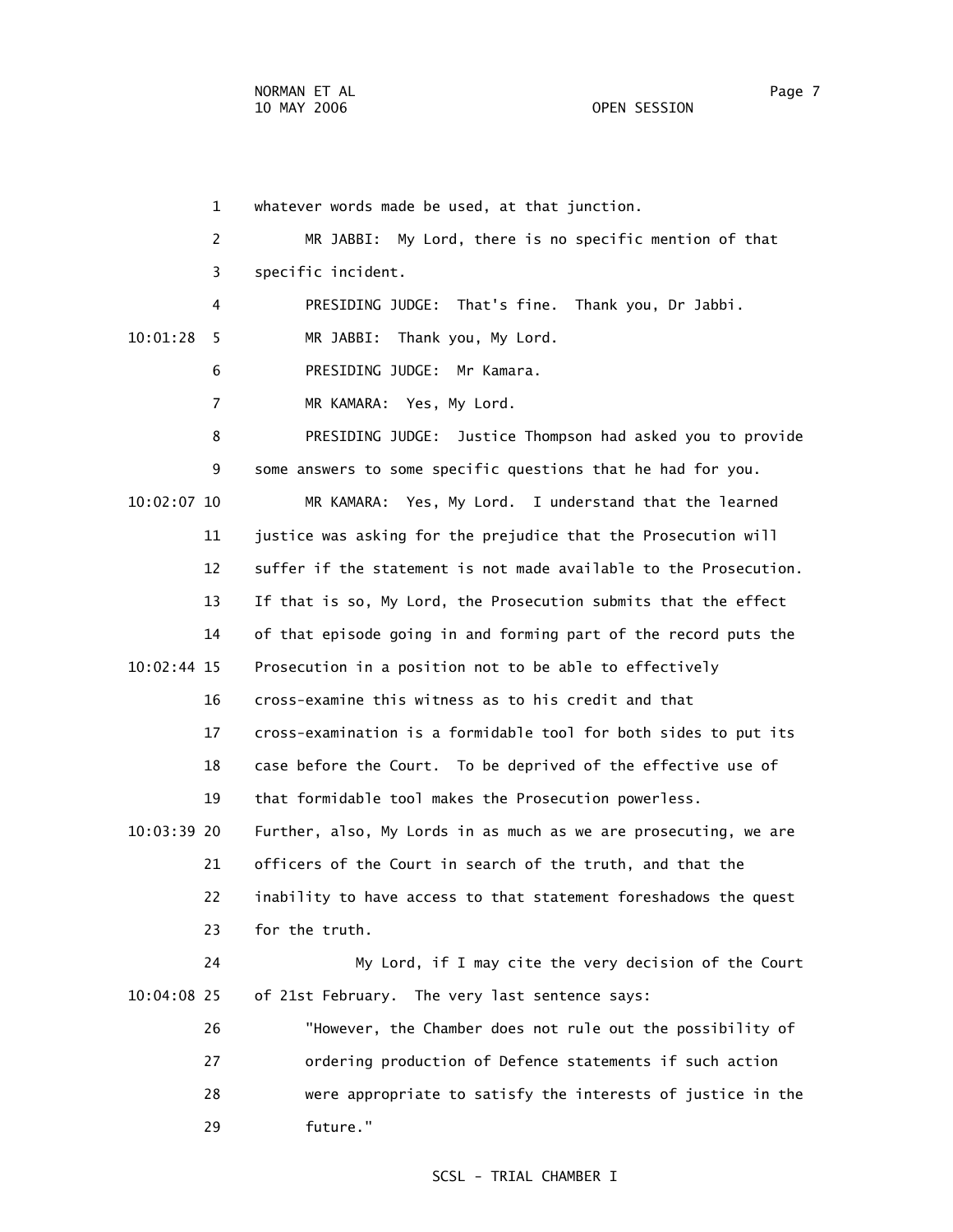1 THE INTERPRETER: My Lords, could counsel read that area 2 slowly so that we can interpret it. 3 PRESIDING JUDGE: Mr Kamara, the interpreters are asking 4 that you read this last portion when you quoted the decision 10:04:41 5 slowly because they have been unable to follow you. 6 MR KAMARA: I'm sorry, My Lord. 7 PRESIDING JUDGE: Please take it back again and slowly, 8 please. 9 MR KAMARA: The decision of this Trial Chamber dated 21st 10:04:53 10 February 2006, the last sentence reads: 11 "However, the Chamber does not rule out the possibility of 12 ordering the production of Defence witness statements if 13 such action were appropriate to satisfy the interests of 14 justice in the future." 10:05:25 15 It is the submission of the Prosecution, My Lords, that the 16 application before this Court is in the interests of justice and 17 that in the quest and search for the truth, the Court and the 18 Prosecution and all sides to this trial should have an exhaustive 19 opportunity in that regard. 10:06:03 20 Finally, My Lords, the Prosecution has led evidence before 21 this Court as regards to the killing of five people in that 22 junction in Koribundu -- 23 PRESIDING JUDGE: You say the Prosecution or the Defence? 24 MR KAMARA: The Defence, yes, My Lord. 10:06:19 25 JUDGE ITOE: You said Prosecution. 26 MR KAMARA: Yes, My Lord, the Prosecution, yes. The 27 Prosecution, we did lead evidence as to that junction and the 28 killing of five people. It is my submission, My Lord, I may be 29 wrong, but it is my submission that this is a substitution of the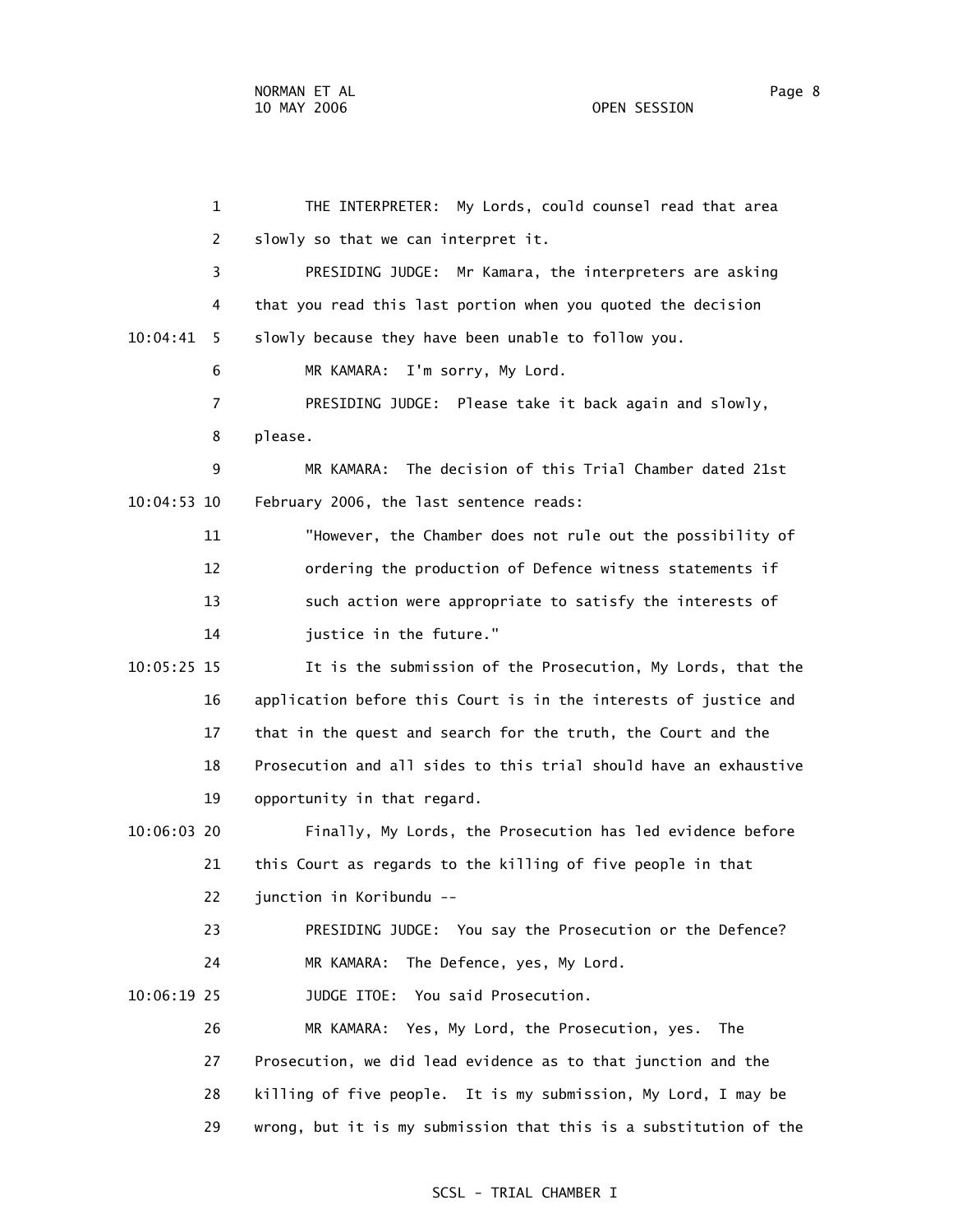1 evidence coming from the Defence. We led evidence -- I believe 2 it's that of the testimony of TF2-159, the killing of five people 3 at the same intersection. If the Defence witness is coming 4 forward to suggest that the five people according to his evidence 10:06:53 5 were Kamajors, when it is our case that they were ordinary 6 civilians, it goes to the core of the Prosecution's case, 7 My Lord. Therefore, we should be given ample opportunity to 8 cross-examine this witness as to his veracity of the story and as 9 to his credit, whether he's saying the truth. That is the 10:07:31 10 position of the Prosecution.

 11 PRESIDING JUDGE: I'll come back to that. I still have 12 some problems with what you're positioning at this time because 13 the position of the Court has been quite clear up to now. We 14 will exercise and we may exercise our discretion to order the 10:07:47 15 disclosure of statements, provided certain basic requirements are 16 met. Your position seems to be this morning that we should order 17 the disclosure in all cases. We made it very clear we will not. 18 You have to establish prima facie requirements before we go 19 there.

 10:08:01 20 MR KAMARA: It is in this particular case, My Lord. 21 PRESIDING JUDGE: The effectiveness of the Prosecution 22 shall not rely only exclusively on the ability to have a 23 statement or not.

 24 MR KAMARA: It is on this particular case, My Lord, and 10:08:13 25 that is why I'm referring to the context of the evidence in 26 issue. That is why I am referring, My Lords, to the evidence of 27 TF2-159.

> 28 PRESIDING JUDGE: That's why I had to make the statement 29 because in your submission this morning it would appear to me to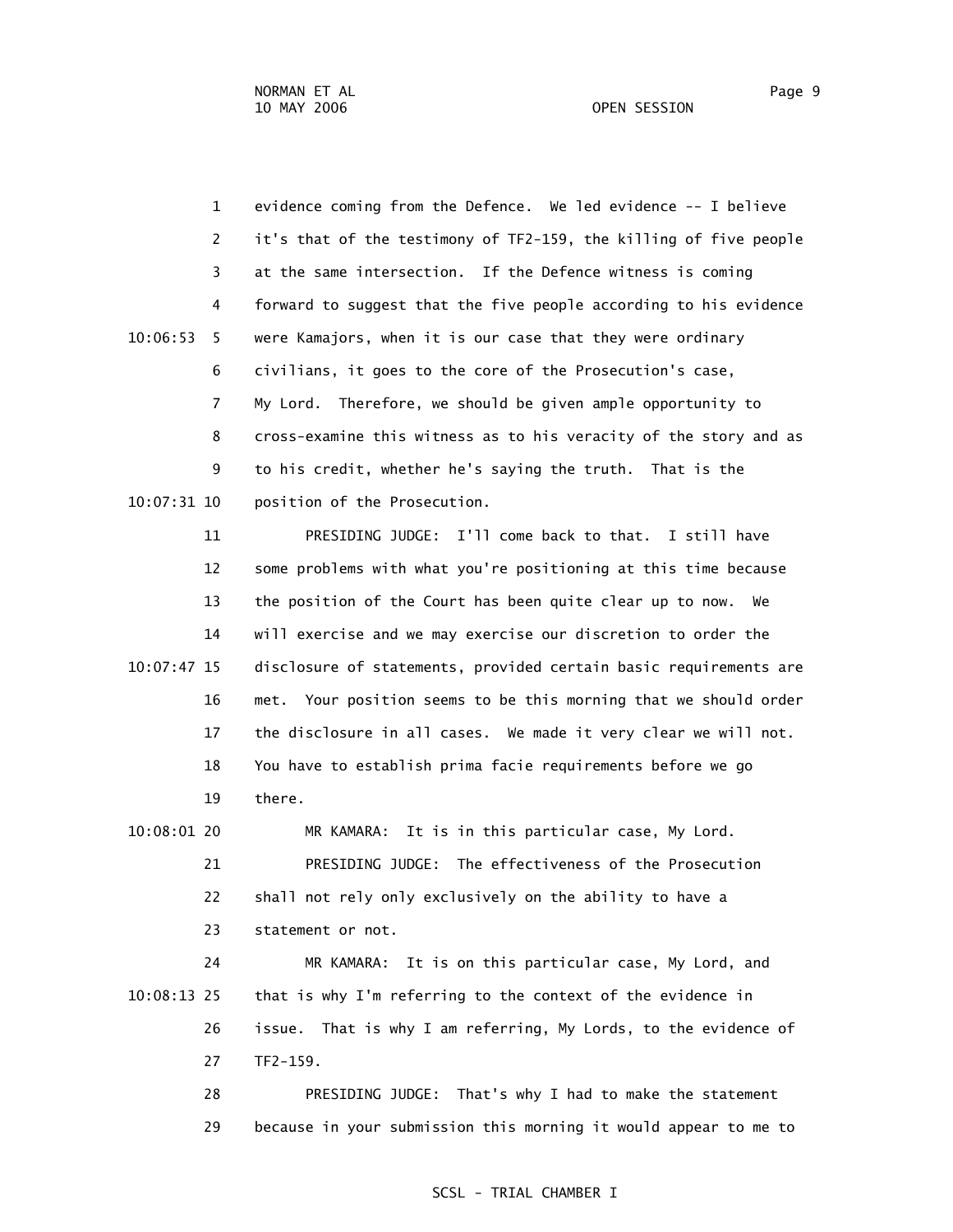1 be quite wide in scope and not necessarily focused on this 2 particular issue. 3 MR KAMARA: That is understandable. 4 PRESIDING JUDGE: When you say the Prosecution is 10:08:34 5 powerless, I am -- 6 MR KAMARA: My Lord, I was speaking in the context of the 7 evidence before the Court. 8 PRESIDING JUDGE: Thank you. Justice Thompson would like 9 to ask a few questions. 10:08:45 10 JUDGE THOMPSON: Mr Kamara, clearly following from what the 11 learned Presiding Judge has said, paragraph 14 of our decision 12 has to be read in a total context. You read merely the last 13 sentence. Paragraph 14 says: 14 "Guided by the foregoing principles, the Chamber finds that 10:09:12 15 no prima facie showing of undue or irreparable prejudice 16 has been demonstrated by the Prosecution to justify the 17 exercise by the Chamber of its discretion in the matter." 18 In other words, the ratio of that decision is that for the 19 Prosecution to succeed in any application for the disclosure of 10:09:39 20 witness statements in the possession of the Defence, there must 21 be a prima facie showing of undue or irreparable prejudice. 22 Clearly that is part of the whole concept of the interests of 23 justice. So the interests of justice is not just a kind of empty 24 abstraction, so to speak. It must be linked to the idea of 10:10:07 25 prejudice of an irreparable or undue nature. So I don't think 26 it's fair to read our decision out of context. We are not 27 setting up two different sets of criteria. 28 MR KAMARA: Yes, My Lord.

29 JUDGE THOMPSON: Let me just ask you some important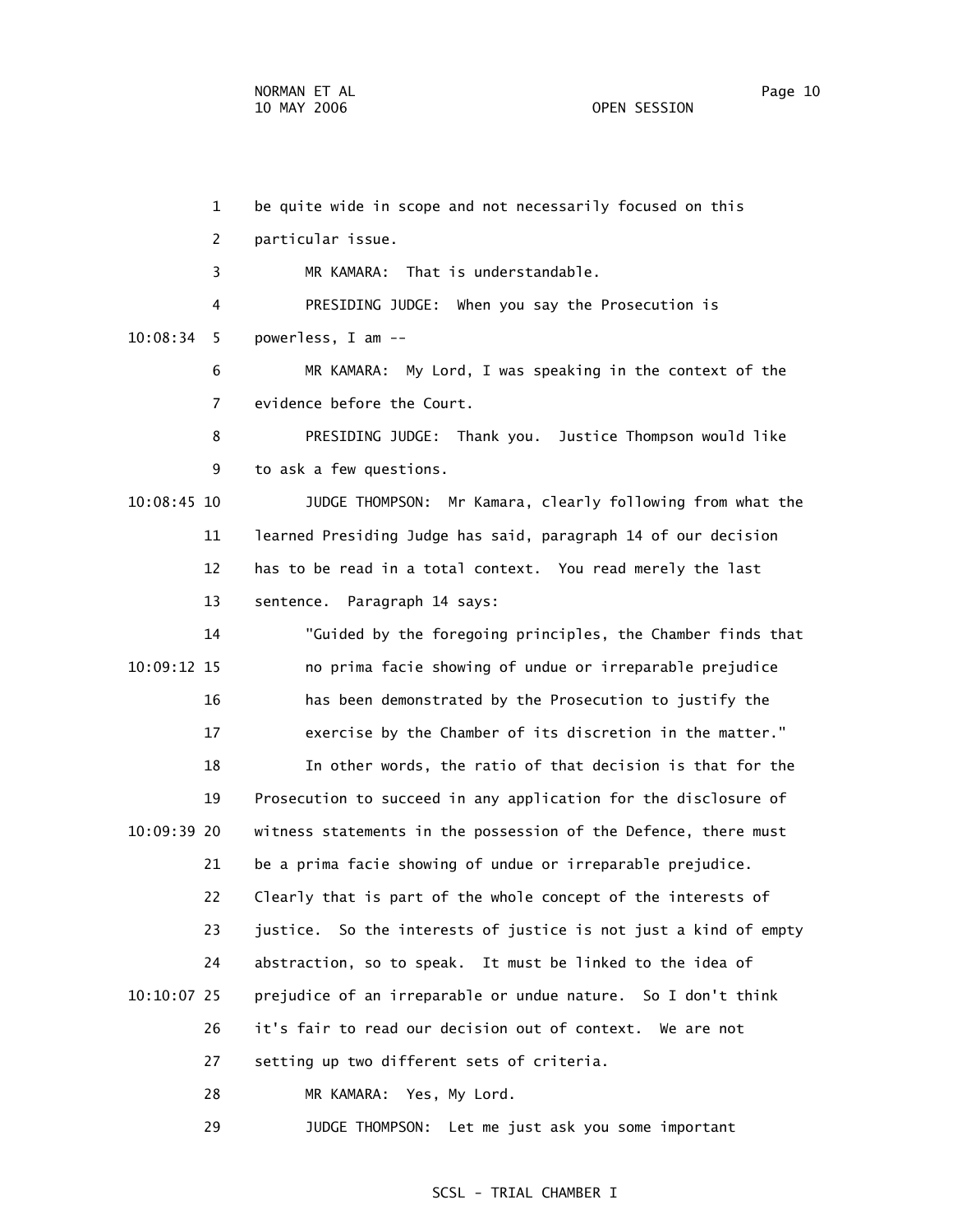1 questions so that I satisfy myself that I understand correctly 2 the position of the Prosecution on this matter. Now that we know 3 from the response of learned counsel for the first accused that 4 there is no specific mention of this particular episode or 10:10:52 5 incident of alleged atrocity by the rebels in Koribundu, would 6 you agree, therefore, that the production of the document is of 7 no value to the Prosecution, but what seems now of the moment 8 would be that the evidence has gone in by way of the oral 9 testimony of this witness. I don't want any hasty response, but 10:11:26 10 I raise that as a problem. We now hear that the statement and 11 the summary contain no specific reference to this particular 12 specific incident of alleged atrocity. Let me shift a little on 13 the law and want to be satisfied. Is it your contention that 14 this piece of evidence which is now on record is new, and I 10:11:56 15 emphasise new? Is it your contention that it's new? 16 MR KAMARA: My Lord, it is new -- 17 JUDGE THOMPSON: I mean, that's what I just want to know. 18 MR KAMARA: From the context it is new. 19 JUDGE THOMPSON: It is new. 10:12:12 20 MR KAMARA: Yes, My Lord. 21 JUDGE THOMPSON: Right. Is it also your contention that it 22 could not reasonably have been anticipated or foreseen by the 23 Prosecution? 24 MR KAMARA: Not in the sense it was presented. 10:12:26 25 JUDGE THOMPSON: Right. Then is it also your submission 26 that the Prosecution has been taken by surprise, as we say ex 27 improviso. 28 MR KAMARA: Yes, My Lord. 29 JUDGE THOMPSON: Is it then your final submission that the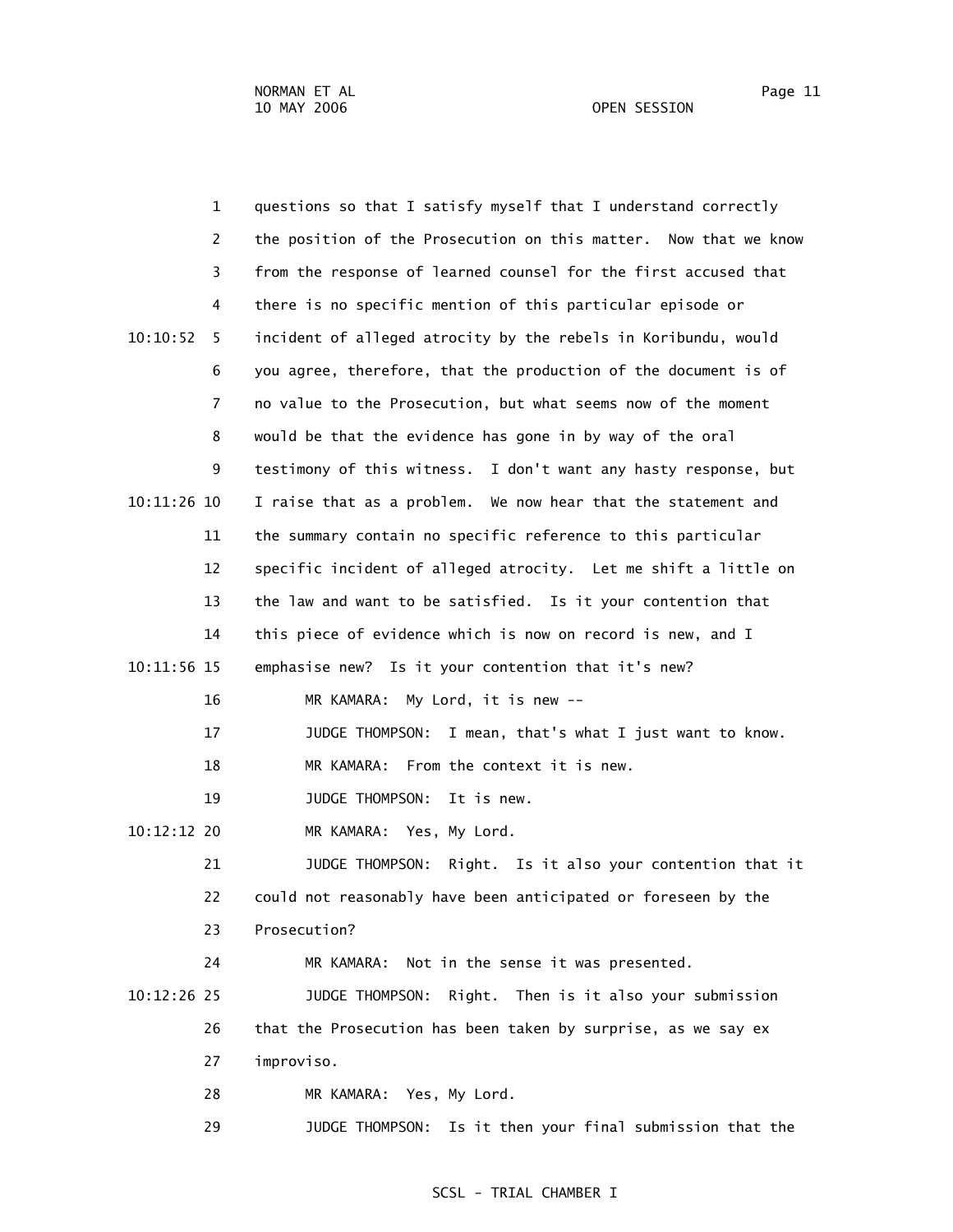1 evidence contradicts the Prosecution's theory, specifically in 2 respect of the Koribundu incident? 4 JUDGE THOMPSON: If that is the case, how do you respond to 10:12:54 5 my own appreciation of the law that perhaps the proper remedy or 6 legal option in a situation like this is to seek leave of the 7 Chamber at the appropriate juncture to call evidence in rebuttal? 8 I'd like to be guided on that. 9 MR KAMARA: Yes, My Lord, I agree with that, but we could 10:13:21 10 well avoid that approach by merely getting that statement and 11 finish that issue now.

 12 JUDGE THOMPSON: The point really is this: you see, since 13 the specific episode is not in the statement, then your 14 alternative is effective and aggressive cross-examination. Of 10:13:43 15 course, my own appreciation of the law is that whatever you 16 achieve or do not achieve by effective cross-examination, you 17 still have the option under the law to seek leave of the Chamber 18 to call evidence in rebuttal.

 19 Given those conditions that here you have a new piece of 10:14:02 20 evidence, you're taking him ex improviso, it contradicts your 21 theory - these are all the ingredients where, as far as I know, 22 the case law authorities justify some kind of application to call 23 evidence in rebuttal. That's my position.

 24 MR KAMARA: My Lord, the utterance of lead counsel for the 10:14:26 25 first accused this morning mentioning that in fact in the summary 26 it reflects rebels when, in actual fact, the statement is 27 suggesting Kamajors, it goes furthermore to show the importance 28 of the need for this Court to see the statement. 29 JUDGE THOMPSON: No. The point is -- what I'm saying is

## SCSL - TRIAL CHAMBER I

3 MR KAMARA: Yes, My Lord.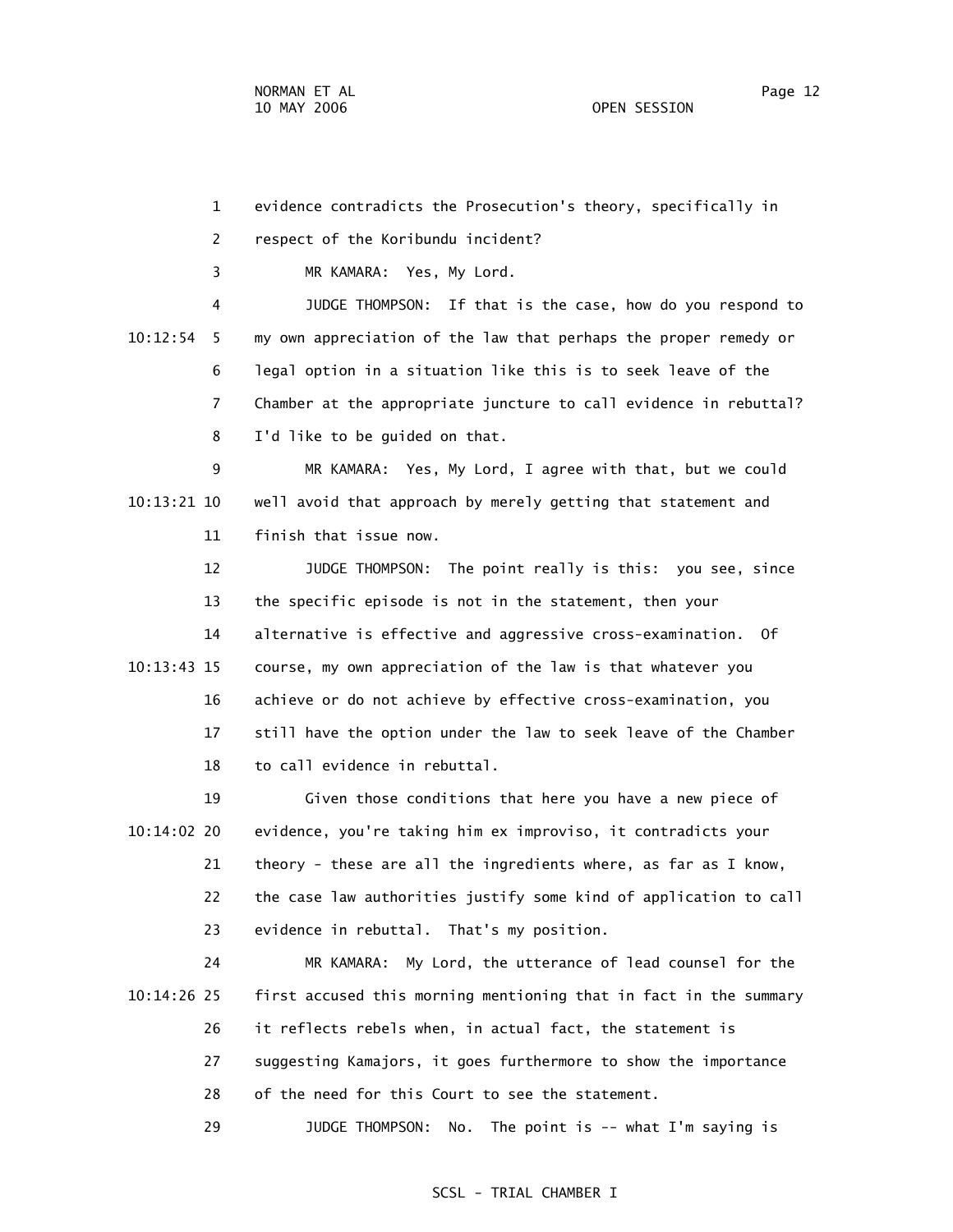$1$  that  $-$  2 MR KAMARA: But it's crucial. 3 JUDGE THOMPSON: What I'm saying - I don't know about my 4 other brother judges - but from the answers of learned counsel 10:14:52 5 for the first accused, he's virtually agreed that there is no 6 specific mention of this particular incident which means that 7 what is the value of looking at the statement? Of course, I'm 8 not suggesting that the Prosecution may not be prejudiced. I'm 9 not suggesting that. I'm just saying that there is a legal 10:15:15 10 option, another legal option. That's all I'm saying and that's 11 all I wanted to find out from you; whether you agree or disagree, 12 but you don't even have to answer. 13 MR KAMARA: Thank you, My Lord. 14 PRESIDING JUDGE: Thank you, Justice Thompson. Thank you, 10:15:32 15 Mr Kamara. Dr Jabbi, do you wish to say anything before we make 16 a decision on this matter. 17 MR JABBI: My Lord, I have nothing more to say. 18 PRESIDING JUDGE: Thank you. Mr Kamara, I have one request 19 for you. You did make reference in your submission that it was 10:15:48 20 part of the Prosecution's case that you had led evidence of the 21 killing -- 22 MR KAMARA: Killings of five people. 23 PRESIDING JUDGE: At that particular junction. 24 MR KAMARA: At the junction in Koribundu. 10:15:58 25 PRESIDING JUDGE: What's the reference for that? 26 MR KAMARA: It's TF2-159. It's a witness I led in 27 evidence. I recall that even when those names that were 28 mentioned yesterday, Sarah Binkolo and Sarah Lamina and two other

29 ladies --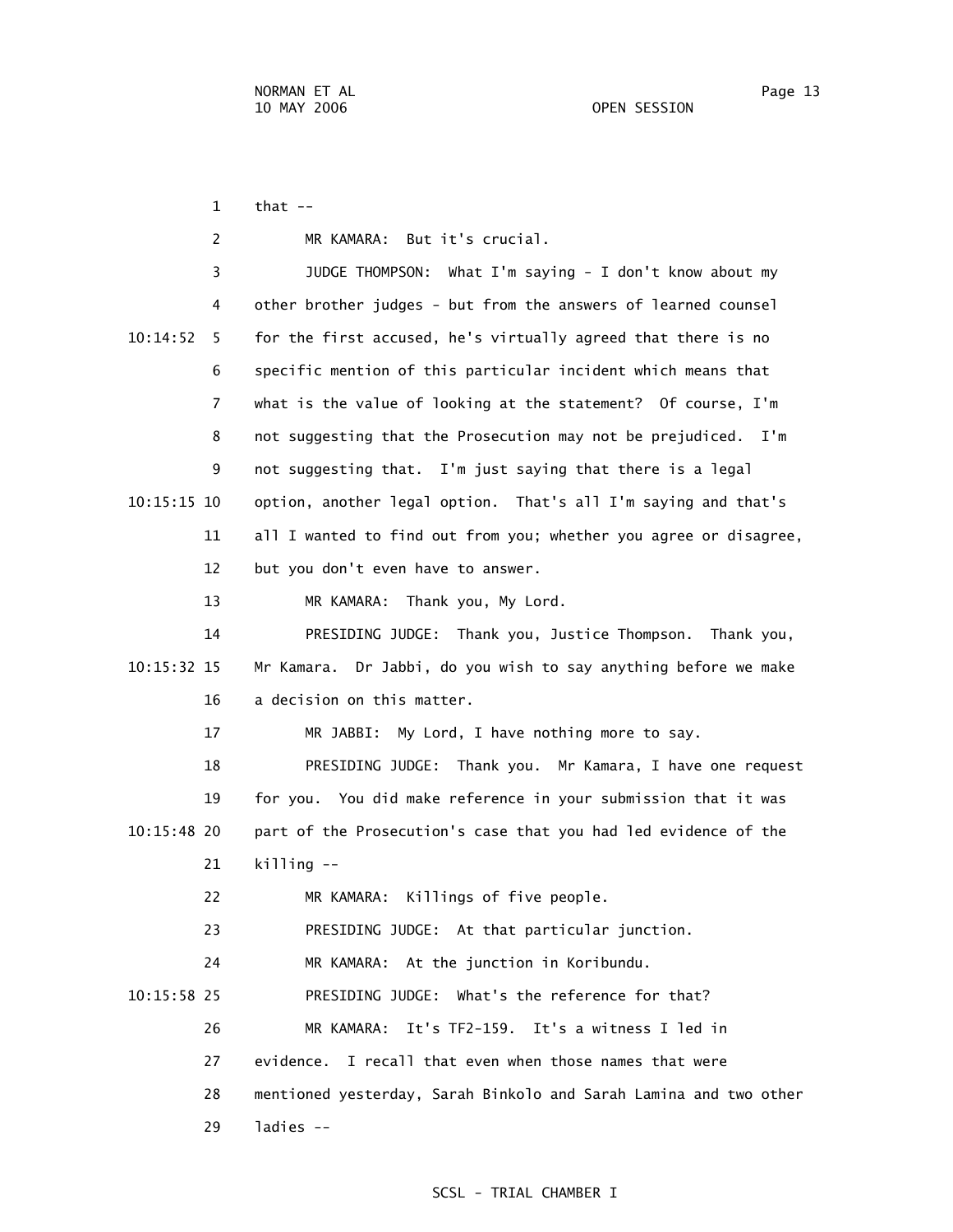1 JUDGE ITOE: This is TF2? 2 MR KAMARA: 159, My Lord. I will endeavour to get the 3 actual page transcript. But I do recall I led that witness in 4 evidence when he mentioned the killing of five civilians. 10:16:28 5 MR JABBI: My Lords, I'm sorry, with that specific citation 6 by my learned friend, it would be best if the actual transcript 7 had been produced. 8 JUDGE ITOE: We have already discussed that here on the 9 Bench, that we would need to see the transcript. 10:16:46 10 MR JABBI: Yes, My Lord. It will in fact be discovered 11 that the particular incidents to which he's referring were not 12 specifically at the junction, they were in other parts in 13 Koribundu. Thank you, My Lord. 14 PRESIDING JUDGE: Thank you. We will consult on this 10:17:32 15 matter and we'll come back with our decision shortly. Thank you. 16 [Break taken at 10.18 a.m.] 17 [CDF10MAY06B-RK] 18 [Upon resuming at 11.17 a.m.] 19 PRESIDING JUDGE: This is the ruling of the Court. 11:18:10 20 [Ruling] 21 PRESIDING JUDGE: Having now considered the evidence of 22 Bobor Brima with respect to an incident at the junction of 23 Koribundu when Kamajors, five Kamajors would have been killed, 24 more precisely, shot in the head by rebels. 11:18:29 25 Having considered the summary of the evidence of this 26 witness, as such, as has been filed by counsel for the first 27 accused on 7 April 2006 and found at page 15169 of Court 28 Management page numbering. In particular, the following entry: 29 "That during the first attack by the Kamajors and soldiers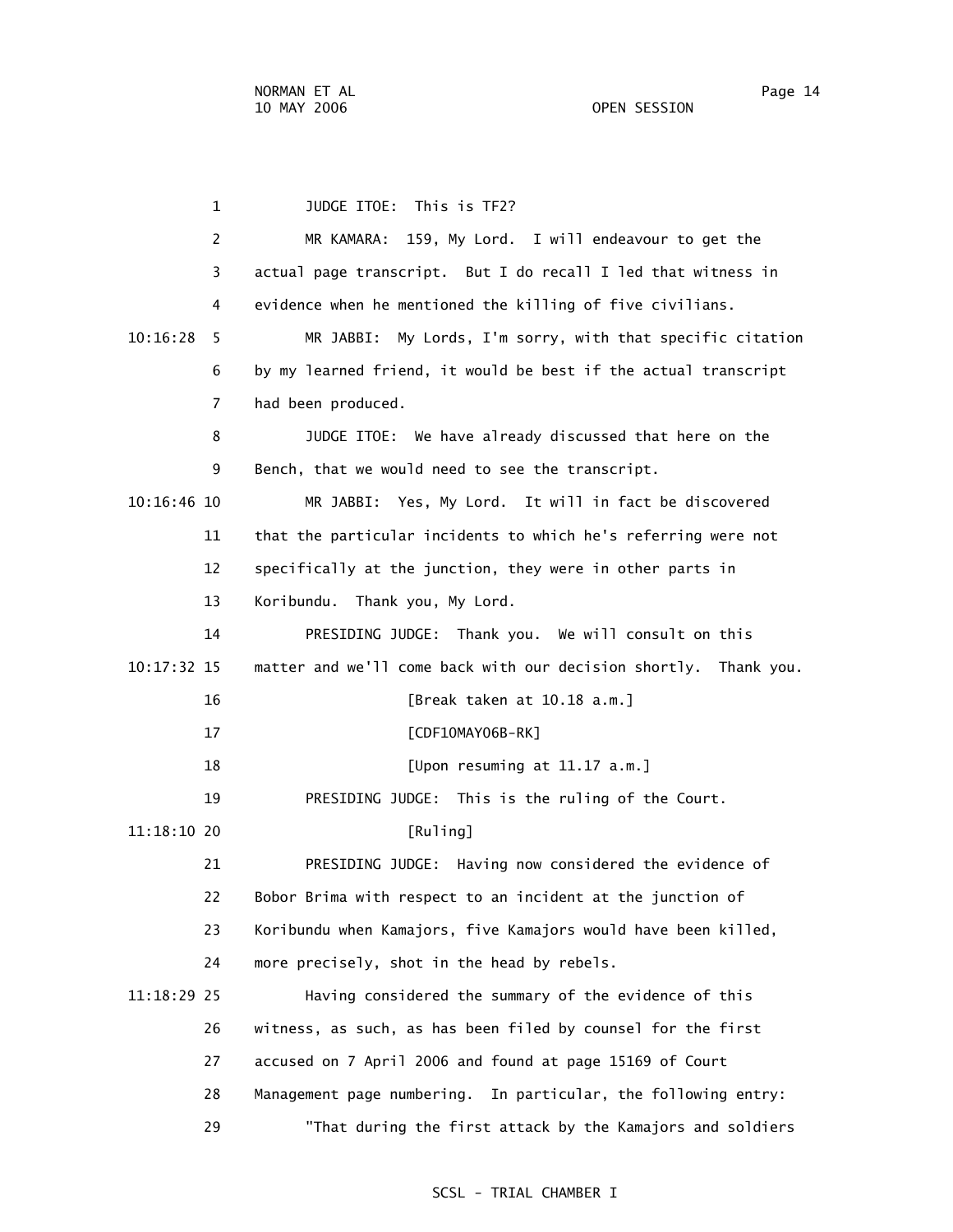1 and rebels in Koribundu in 1997, witness's elder sister 2 Jatu Brima's son was amongst the attacking Kamajors. He 3 was shot by soldiers and witness was summoned to the scene, 4 but he died upon arrival there. That about 23 rebels and 11:19:22 5 two soldiers were killed in this attack, but no civilian 6 casualties." 7 Having also considered the information provided to the 8 Court this morning by counsel for the first accused as to the 9 content of the statement made by this witness with respect to the 11:19:42 10 aforementioned incident at the Junction. 11 Noting that counsel for the first accused has informed the 12 Court that by mistake the summary of his evidence indicated that 13 "23 rebels and 2 soldiers were killed," whilst it should have 14 read "Kamajors." 11:20:03 15 Considering our previous decision of 21 February 2006 on 16 the issue of disclosure of such statements, more particularly, 17 paragraphs 9, 11, 12 and 13 of that decision, the Chamber finds 18 that the Prosecution might be -- Pardon me. Considering also the 19 arguments and submissions of both Prosecution and Defence on this 11:20:33 20 issue, the Chamber finds that the Prosecution might be prejudiced 21 if the statement is not produced should they try to establish 22 prior inconsistent statements and/or recent fabrication by this 23 witness. 24 Therefore, the Court orders in these circumstances the 11:20:51 25 disclosure of the statement of this witness to the Prosecution. 26 That concludes this matter. 27 Dr Jabbi, given the decision of the court you shall

> 28 endeavour to disclose to the Prosecution the statement of this 29 witness before we continue the cross-examination of this witness.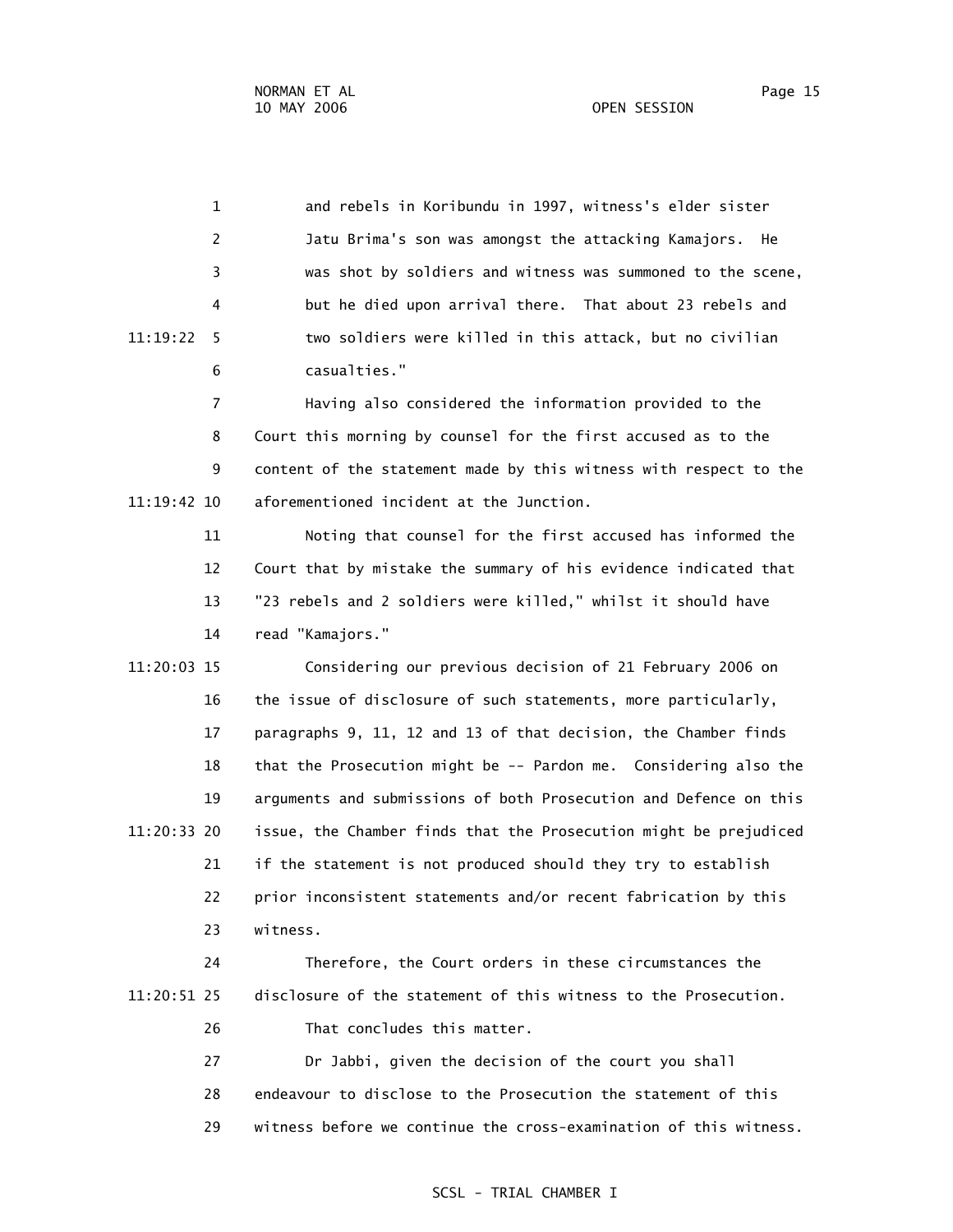1 MR JABBI: As Your Lordships please. Thank you very much, 2 My Lord. 3 PRESIDING JUDGE: Thank you. 4 MR JABBI: My Lords, can we be given some time within which 11:21:38 5 to make the statement available in compliance with Your 6 Lordship's order? 7 PRESIDING JUDGE: Yes. 8 JUDGE ITOE: Are you saying that you don't have the 9 statement here with you? 11:21:50 10 MR JABBI: No, I do not have the original here. I have a 11 heavily marked copy which I have used myself. 12 PRESIDING JUDGE: That is fine, Dr Jabbi. You may be 13 seated. 14 Mr Prosecutor. 11:22:00 15 MR KAMARA: Yes, My Lord. 16 PRESIDING JUDGE: Obviously the statement will be disclosed 17 to you. When and how soon will you be ready to proceed to 18 complete the cross-examination of this witness? 19 MR KAMARA: I am sure the statement is not that lengthy. I 11:22:16 20 will take a look at it and by the time the Court resumes, I will 21 finish my cross-examination. I barely have four more questions 22 for this witness. 23 PRESIDING JUDGE: Four more questions? 24 MR KAMARA: Yes. 11:22:29 25 PRESIDING JUDGE: That's all you have. 26 MR KAMARA: That's all. 27 PRESIDING JUDGE: So you mean to say that we might finish 28 this witness today? 29 MR KAMARA: Yes, My Lord.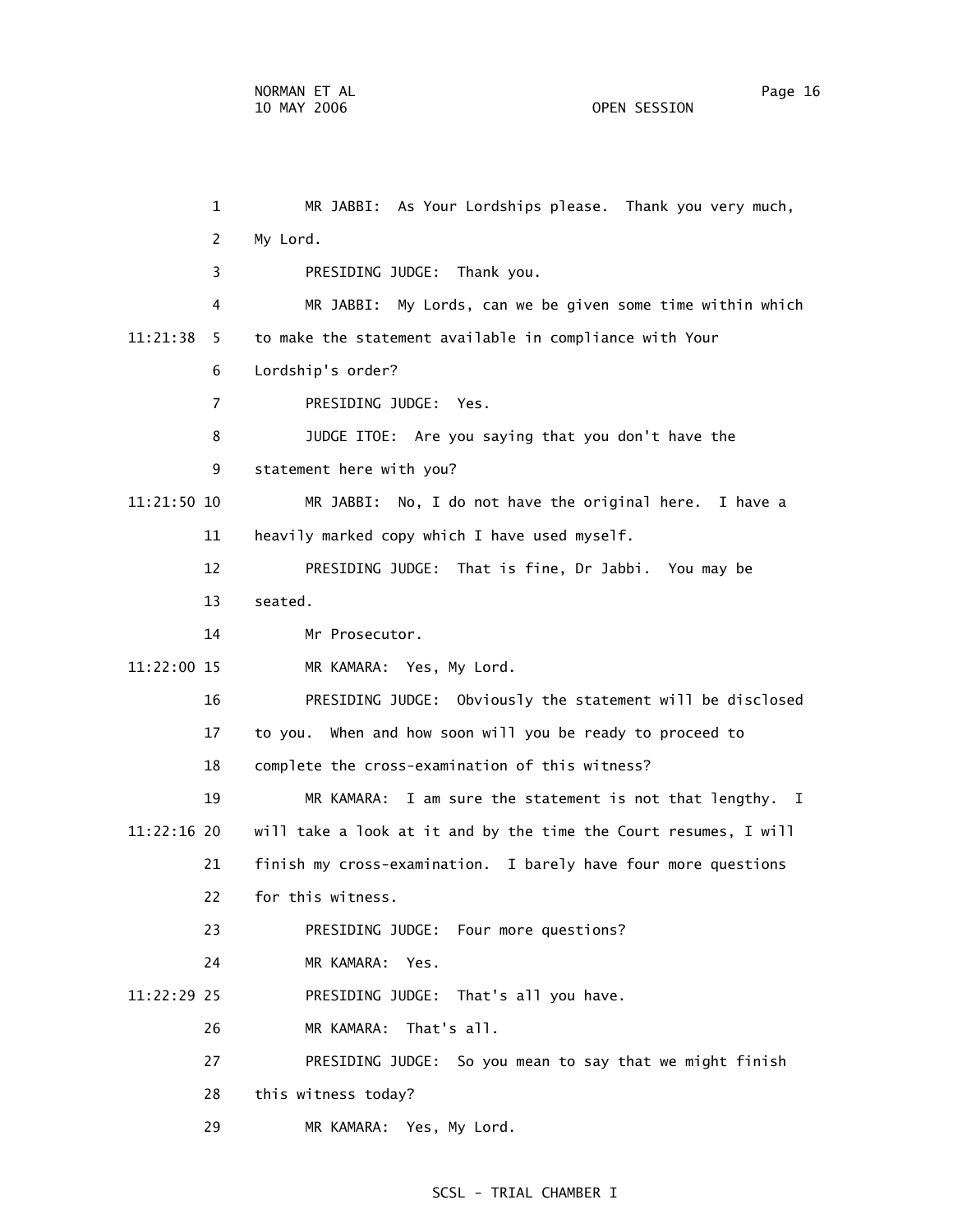1 PRESIDING JUDGE: So if we give you half an hour, would 2 that be sufficient to you, Dr Jabbi? 3 MR JABBI: Yes, My Lord. 4 PRESIDING JUDGE: I saw the signals. So by noon we can 11:22:50 5 come back in court? Would that be -- 6 MR KAMARA: That will include me reading the statement, 30 7 minutes? 8 PRESIDING JUDGE: If you think it is enough. The 9 suggestion appears that we will adjourn. We are not sitting this 11:23:09 10 afternoon, as you know, so we will just adjourn the proceedings 11 to tomorrow morning, 9.30 and it will give everybody time to do 12 what they need to do. Thank you. 13 MR JABBI: My Lord, just before the Court rises, I wish to 14 give some information which I have already given to the 11:23:28 15 Prosecution, actually. My Lord, we learned this morning that 16 witness number 8 -- 17 PRESIDING JUDGE: Which was to be your next witness? 18 MR JABBI: Yes. Which would have been our next witness 19 after the current witness is bereaved and has had to seek 11:23:56 20 permission to go up immediately, and we have informed the 21 Prosecution to that effect and that witness number 9, Joe Nunie 22 is available. He is already on standby in the Court premises and 23 he will be available any time this witness finishes. 24 PRESIDING JUDGE: You have heard the Prosecution to say 11:24:30 25 they do not have many more questions to ask to the actual witness 26 and, therefore, presumably tomorrow morning fairly early you 27 should be proceeding with your next witness. 28 MR JABBI: Indeed, he was ready to be proceeded with even 29 this morning.